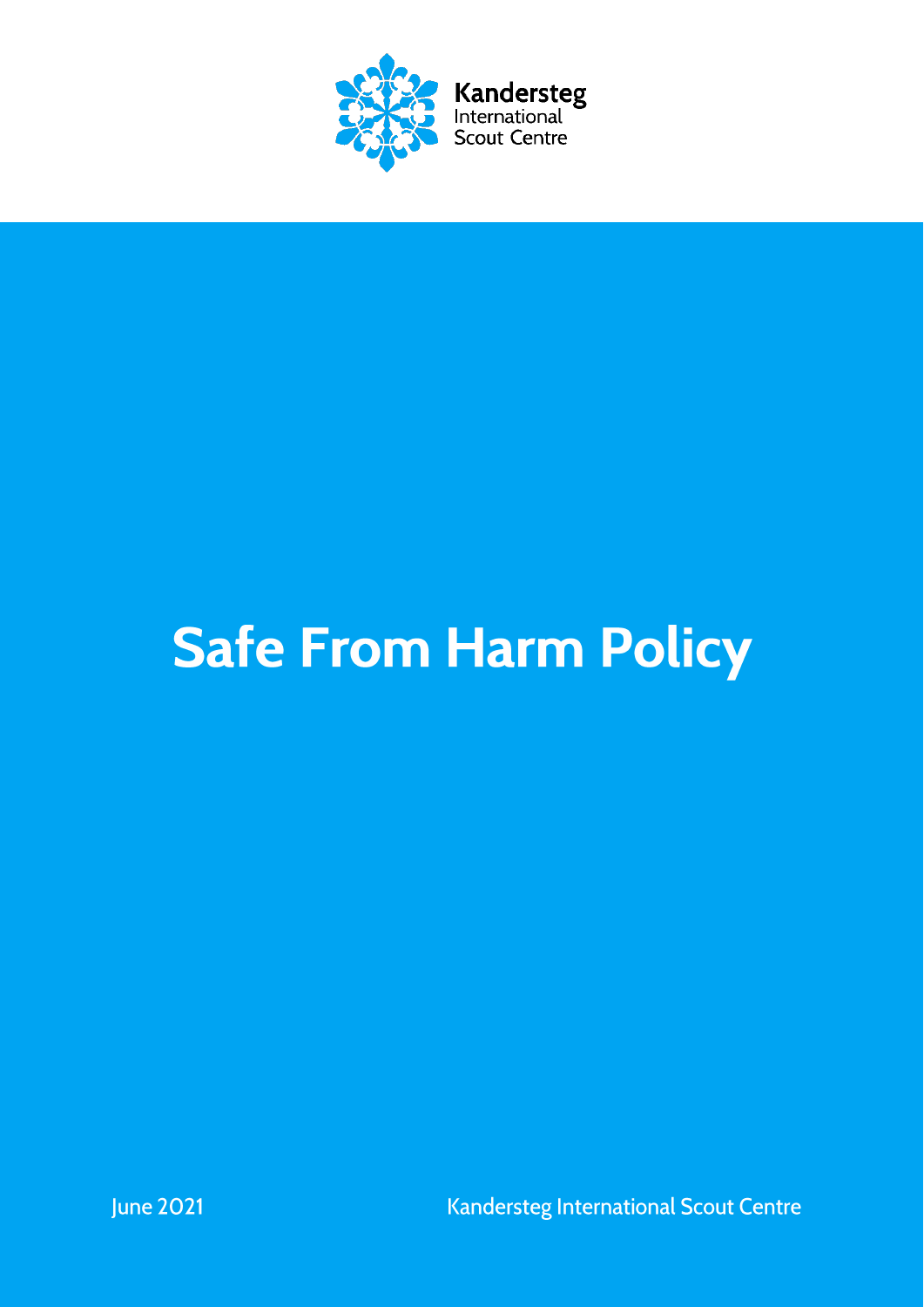# 1. Introduction

Over 12000 Scouts and Guides visit Kandersteg International Scout Centre every year. The centre's success is based on many factors, and a crucial one is the ability to keep scouts safe from harm. To ensure the Centre's commitment to this matter, the KISC Association Committee has compiled several documents and policies that address potential risks to keeping our people safe from any form of harm. This is a transversal approach to ensure that the safety of our people is integrated in all aspects of our Centre. This policy consists of various other policies, which are individual documents that address specific parts of our operation. They are developed, maintained and updated individually, with the aim of contributing to the overall safety of our guests, our staff and the visitors to the Centre.

# 2. Statement

"Kandersteg International Scout Centre is committed to ensuring the safety and the well being of all guests, staff members and guests staying at KISC". Our safety commitment aims to provide a safe yet stimulating environment in which young people may develop spiritually, mentally, physically and socially, safe from harm.

# 3. Contents of Safe from Harm Policy

The SMT and Steering Committee has identified the following integral policies of the overall Safe from Harm policy, which affect KISC Guests and Staff:

- a) Risk Management Policy external document
- b) Child Safeguarding Policy external document
- c) Alcohol Policy (Guests) Addendum A
- d) Alcohol Policy (Staff) external document
- e) KISC General Rules (Staff) external document
- f) Kitchen Hygiene Policy external document

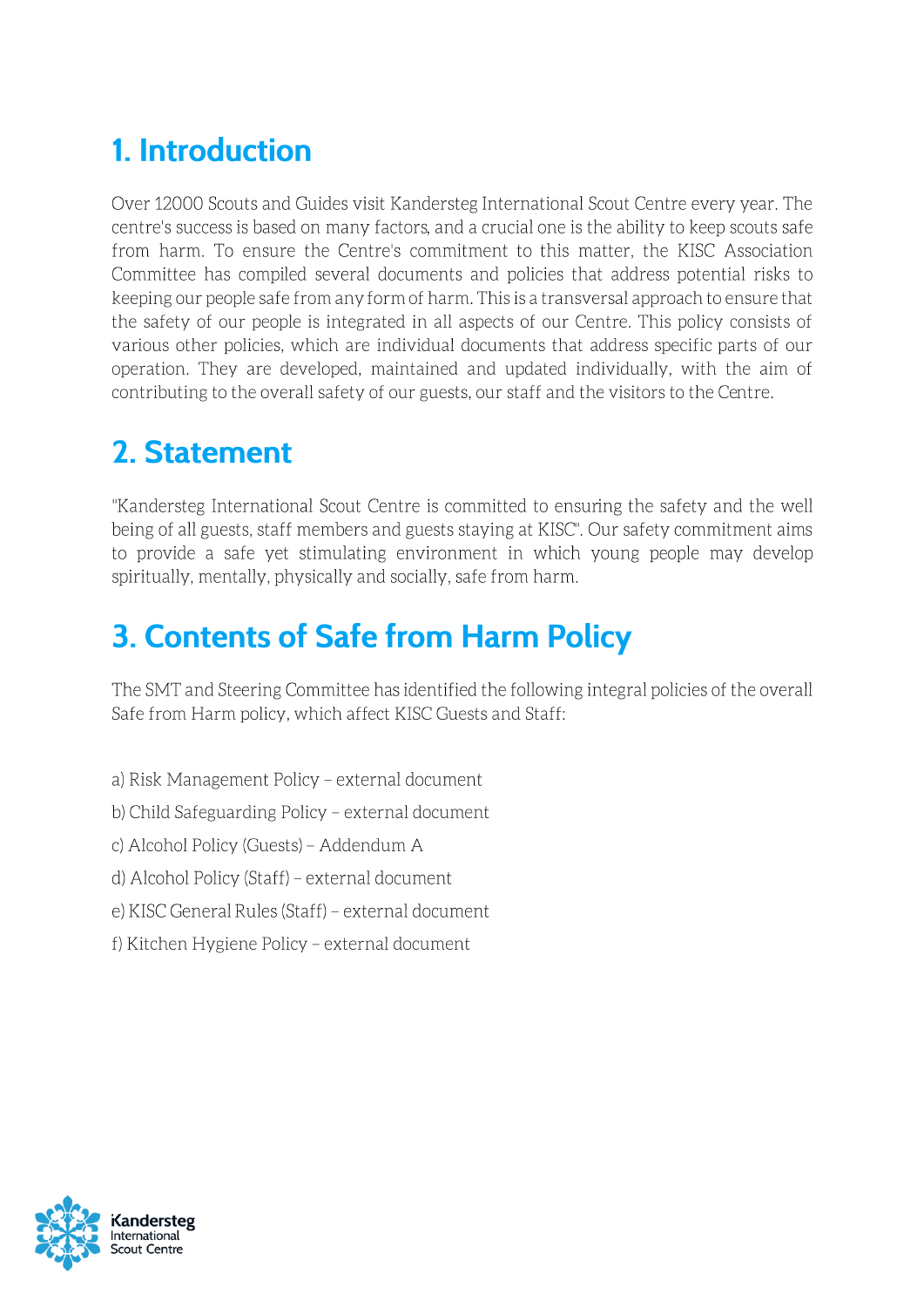## **Addendum A**

# **KISC Alcohol Policy - Guests**

KISC discourages the consumption of alcohol during your stay at KISC. We believe a safe environment needs to exist for all our guests and staff; we therefore will not tolerate any excessive consumption of alcohol at the KISC property, and will also hold you responsible for misbehaviour as a result of excessive alcohol consumption if not on the KISC property, for example in the Kandersteg village.

KISC works hard maintaining a good relationship with the village authorities, its inhabitants, and tourists. Excessive alcohol consumption in a scouting environment, which includes the Kandersteg village, is not scout-like and will not be tolerated by the KISC management.

KISC does not sell alcohol to guests, except under specially regulated circumstances and with explicit approval of the KISC director. Though we discourage alcohol consumption, KISC is not an entirely alcohol free centre. The majority of guests are under aged children and youth. We therefore expect from all our guests to be role models and reduce the consumption of alcohol to a minimum, if at all. Drunken behaviour is NOT tolerated on our property and may lead to removal from the KISC property.

### 1. Special circumstances

We understand that alcohol may be consumed on some special occasions. We

do not forbid such occasions, but you require a special permission from the director, allowing us to regulate the consumption of alcohol on our premises. See section 3 below.

## 2. Legal framework

In any case, KISC conforms to Swiss legal requirements regarding the sale of alcohol. Note that your country may have different rules and regulations. These do not legally apply in Switzerland. We therefore explain the Swiss regulation below, followed by an explanation about the special permit required from the KISC Director.

Swiss law prohibits the sale or free distribution of:

- Wine, beer and cider to under 16-year-olds
- Spirits, aperitifs and alcopops to under 18-year-olds

If in doubt on the age of the adolescent client/ customer, an official ID is required. Also, a clearly visible sign is to be installed at the point of sale, indicating the sales restrictions.